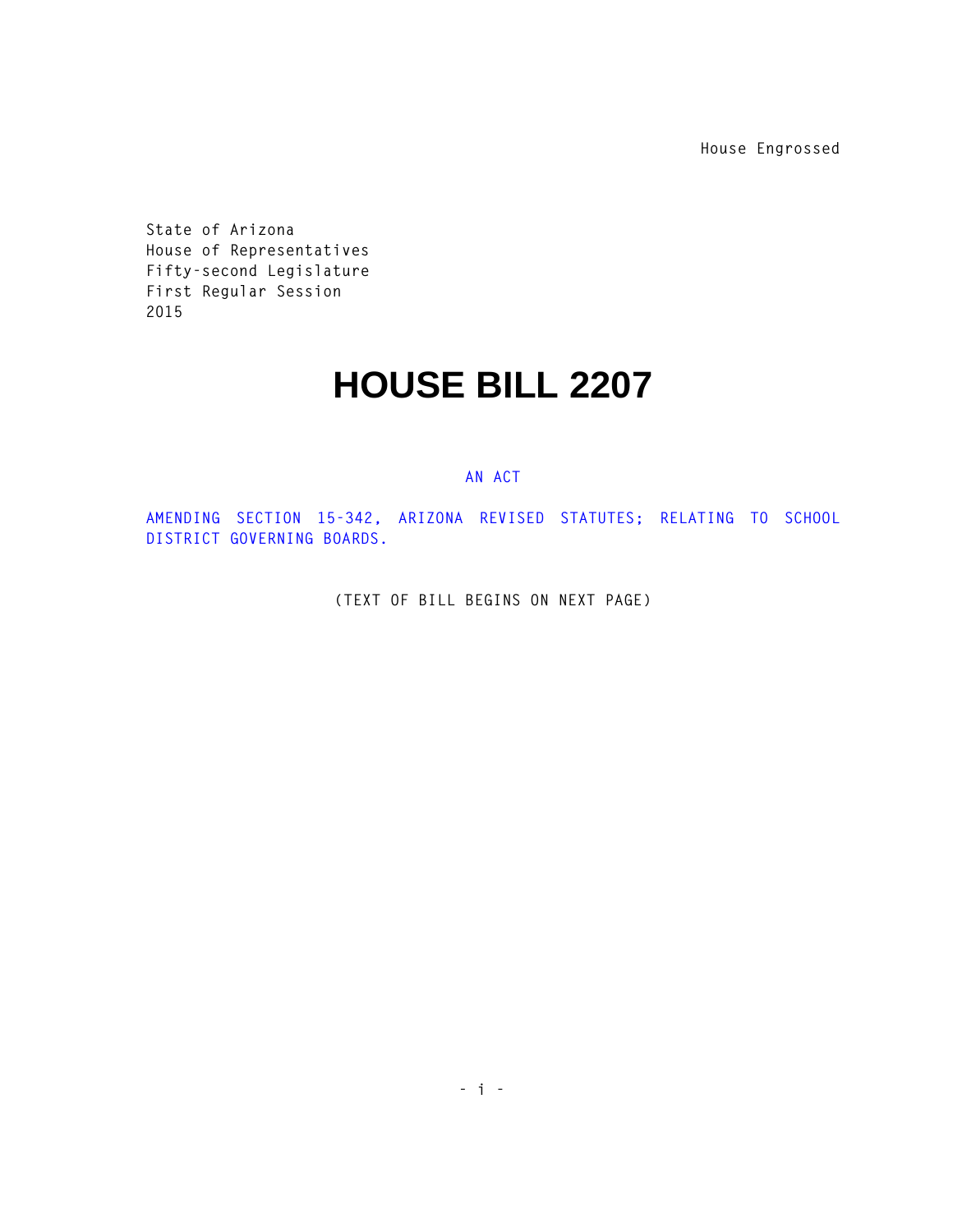**1 Be it enacted by the Legislature of the State of Arizona: 2 Section 1. Section 15-342, Arizona Revised Statutes, is amended to 3 read: 4 15-342. Discretionary powers 5 The governing board may: 6 1. Expel pupils for misconduct. 7 2. Exclude from grades one through eight children under six years of 8 age.** 

**9 3. Make such separation of groups of pupils as it deems advisable.** 

**10 4. Maintain such special schools during vacation as deemed necessary 11 for the benefit of the pupils of the school district.** 

**12 5. Permit a superintendent or principal or representatives of the 13 superintendent or principal to travel for a school purpose, as determined by 14 a majority vote of the board. The board may permit members and members-elect 15 of the board to travel within or without the school district for a school 16 purpose and receive reimbursement. Any expenditure for travel and 17 subsistence pursuant to this paragraph shall be as provided in title 38, 18 chapter 4, article 2. The designated post of duty referred to in section 19 38-621 shall be construed, for school district governing board members, to be 20 the member's actual place of residence, as opposed to the school district 21 office or the school district boundaries. Such expenditures shall be a 22 charge against the budgeted school district funds. The governing board of a 23 school district shall prescribe procedures and amounts for reimbursement of 24 lodging and subsistence expenses. Reimbursement amounts shall not exceed the 25 maximum amounts established pursuant to section 38-624, subsection C.** 

**26 6. Construct or provide in rural districts housing facilities for 27 teachers and other school employees that the board determines are necessary 28 for the operation of the school.** 

**29 7. Sell or lease to the state, a county, a city, another school 30 district or a tribal government agency any school property required for a 31 public purpose, provided the sale or lease of the property will not affect 32 the normal operations of a school within the school district.** 

**33 8. Annually budget and expend funds for membership in an association 34 of school districts within this state.** 

**35 9. Enter into leases or lease-purchase agreements for school buildings 36 or grounds, or both, as lessor or as lessee, for periods of less than ten 37 years subject to voter approval for construction of school buildings as 38 prescribed in section 15-341, subsection A, paragraph 7.** 

**39 10. Subject to chapter 16 of this title, sell school sites or enter 40 into leases or lease-purchase agreements for school buildings and grounds, as 41 lessor or as lessee, for a period of ten years or more, but not to exceed 42 ninety-nine years, if authorized by a vote of the school district electors in 43 an election called by the governing board as provided in section 15-491, 44 except that authorization by the school district electors in an election is 45 not required if one of the following requirements is met:**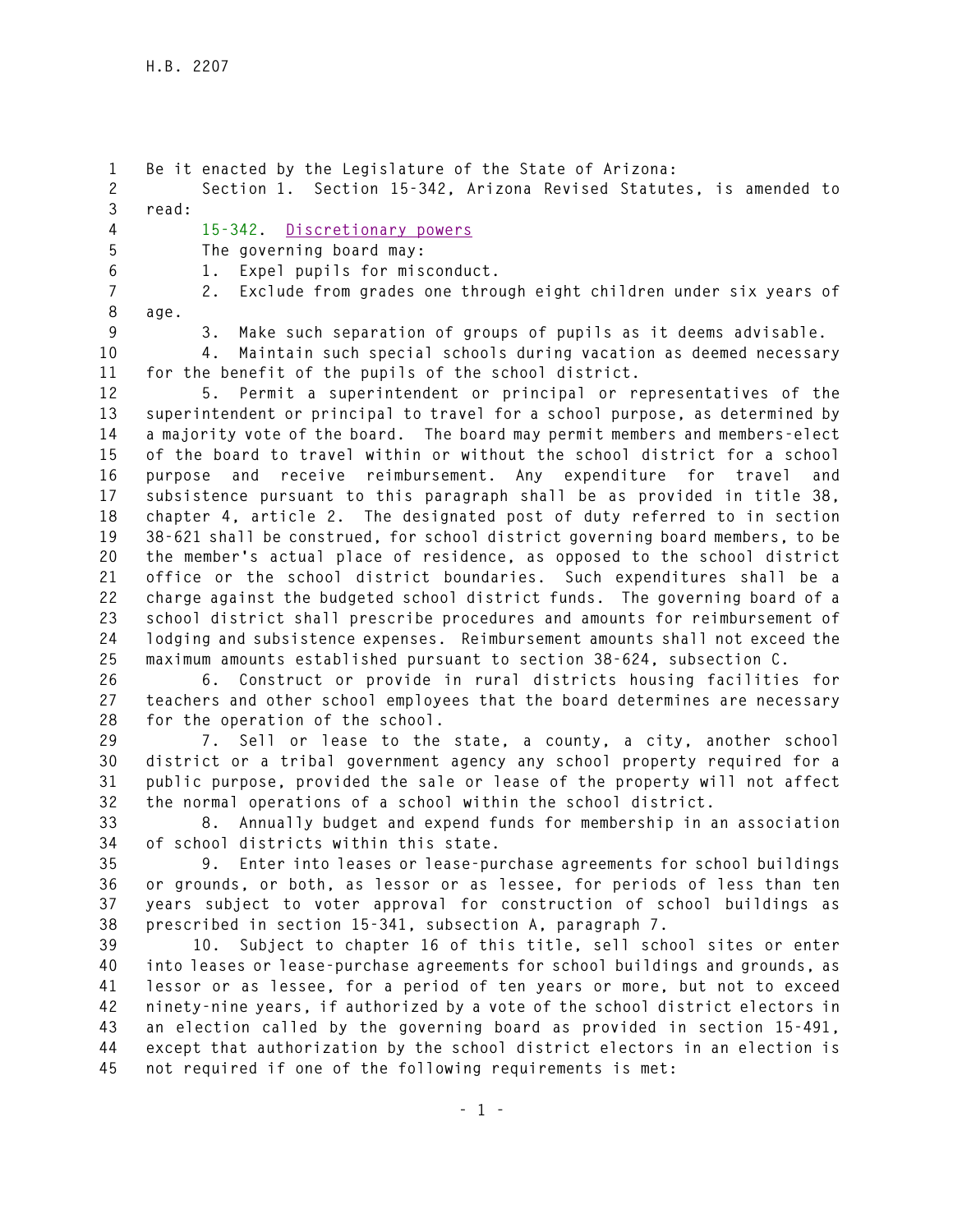**1 (a) The market value of the school property is less than fifty 2 thousand dollars or the property is procured through a renewable energy 3 development agreement, an energy performance contract, which among other 4 items includes a renewable energy power service agreement, or a simplified 5 energy performance contract pursuant to section 15-213.01.** 

**6 (b) The buildings and sites are completely funded with monies 7 distributed by the school facilities board.** 

**8 (c) The transaction involves the sale of improved or unimproved 9 property pursuant to an agreement with the school facilities board in which 10 the school district agrees to sell the improved or unimproved property and 11 transfer the proceeds of the sale to the school facilities board in exchange 12 for monies from the school facilities board for the acquisition of a more 13 suitable school site. For a sale of property acquired by a school district 14 prior to July 9, 1998, a school district shall transfer to the school 15 facilities board that portion of the proceeds that equals the cost of the 16 acquisition of a more suitable school site. If there are any remaining 17 proceeds after the transfer of monies to the school facilities board, a 18 school district shall only use those remaining proceeds for future land 19 purchases approved by the school facilities board, or for capital 20 improvements not funded by the school facilities board for any existing or 21 future facility.** 

**22 (d) The transaction involves the sale of improved or unimproved 23 property pursuant to a formally adopted plan and the school district uses the 24 proceeds of this sale to purchase other property that will be used for 25 similar purposes as the property that was originally sold, provided that the 26 sale proceeds of the improved or unimproved property are used within two 27 years after the date of the original sale to purchase the replacement 28 property. If the sale proceeds of the improved or unimproved property are 29 not used within two years after the date of the original sale to purchase 30 replacement property, the sale proceeds shall be used towards payment of any 31 outstanding bonded indebtedness. If any sale proceeds remain after paying 32 for outstanding bonded indebtedness, or if the district has no outstanding 33 bonded indebtedness, sale proceeds shall be used to reduce the district's 34 primary tax levy. A school district shall not use this subdivision unless 35 all of the following conditions exist:** 

**36 (i) The school district is the sole owner of the improved or 37 unimproved property that the school district intends to sell.** 

**38 (ii) The school district did not purchase the improved or unimproved 39 property that the school district intends to sell with monies that were 40 distributed pursuant to chapter 16 of this title.** 

**41 (iii) The transaction does not violate section 15-341, subsection G.** 

**42 11. Review the decision of a teacher to promote a pupil to a grade or 43 retain a pupil in a grade in a common school or to pass or fail a pupil in a 44 course in high school. The pupil has the burden of proof to overturn the 45 decision of a teacher to promote, retain, pass or fail the pupil. In order**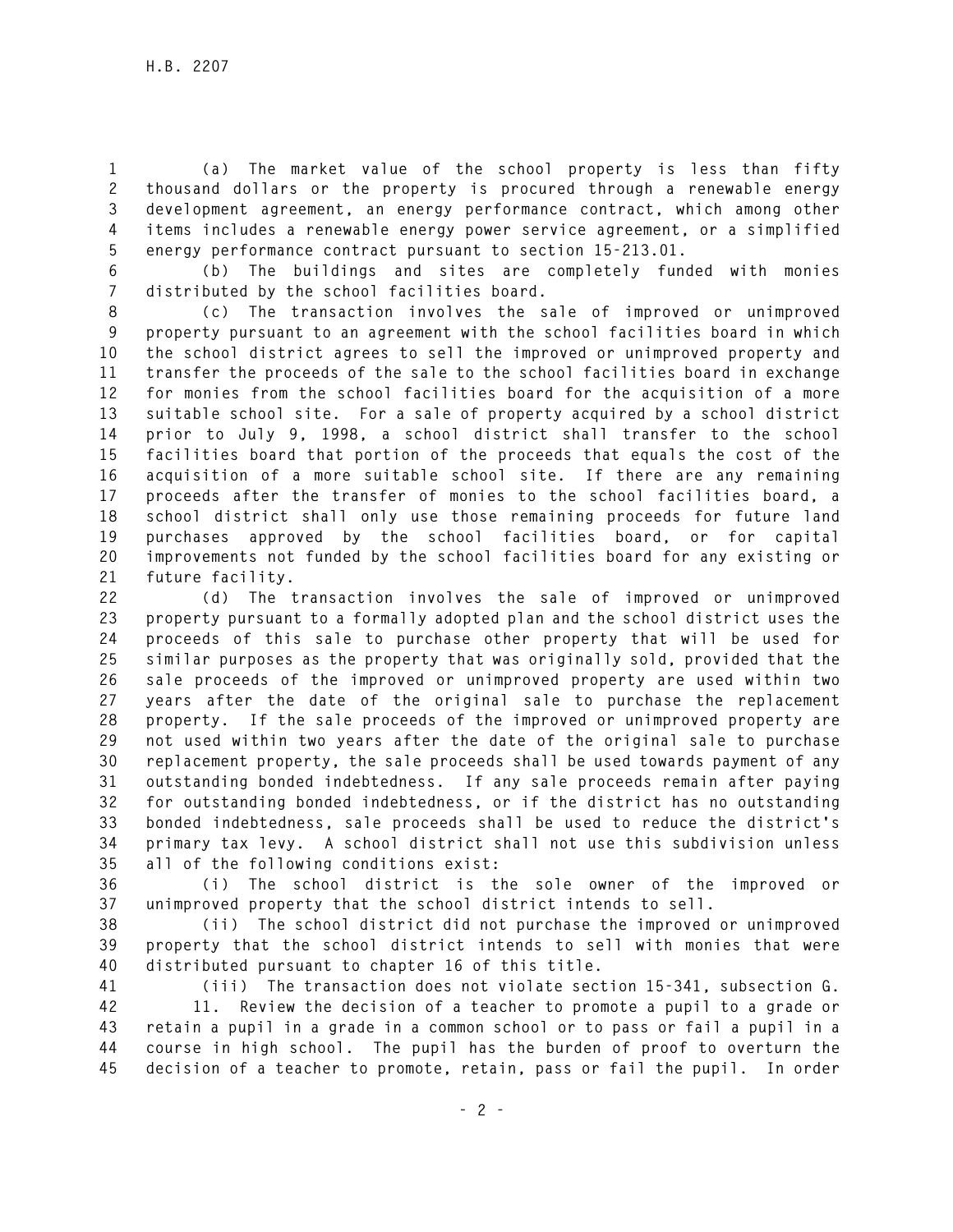**1 to sustain the burden of proof, the pupil shall demonstrate to the governing 2 board that the pupil has mastered the academic standards adopted by the state 3 board of education pursuant to sections 15-701 and 15-701.01. If the 4 governing board overturns the decision of a teacher pursuant to this 5 paragraph, the governing board shall adopt a written finding that the pupil 6 has mastered the academic standards. Notwithstanding title 38, chapter 3, 7 article 3.1, the governing board shall review the decision of a teacher to 8 promote a pupil to a grade or retain a pupil in a grade in a common school or 9 to pass or fail a pupil in a course in high school in executive session 10 unless a parent or legal guardian of the pupil or the pupil, if emancipated, 11 disagrees that the review should be conducted in executive session and then 12 the review shall be conducted in an open meeting. If the review is conducted 13 in executive session, the board shall notify the teacher of the date, time 14 and place of the review and shall allow the teacher to be present at the 15 review. If the teacher is not present at the review, the board shall consult 16 with the teacher before making its decision. Any request, including the 17 written request as provided in section 15-341, the written evidence presented 18 at the review and the written record of the review, including the decision of 19 the governing board to accept or reject the teacher's decision, shall be 20 retained by the governing board as part of its permanent records.** 

**21 12. Provide transportation or site transportation loading and unloading 22 areas for any child or children if deemed for the best interest of the 23 district, whether within or without the district, county or state.** 

**24 13. Enter into intergovernmental agreements and contracts with school 25 districts or other governing bodies as provided in section 11-952. 26 Intergovernmental agreements and contracts between school districts or 27 between a school district and other governing bodies as provided in section 28 11-952 are exempt from competitive bidding under the procurement rules 29 adopted by the state board of education pursuant to section 15-213.** 

**30 14. Include in the curricula it prescribes for high schools in the 31 school district career and technical education, vocational education and 32 technology education programs and career and technical, vocational and 33 technology program improvement services for the high schools, subject to 34 approval by the state board of education. The governing board may contract 35 for the provision of career and technical, vocational and technology 36 education as provided in section 15-789.** 

**37 15. Suspend a teacher or administrator from the teacher's or 38 administrator's duties without pay for a period of time of not to exceed ten 39 school days, if the board determines that suspension is warranted pursuant to 40 section 15-341, subsection A, paragraphs 21 and 22.** 

**41 16. Dedicate school property within an incorporated city or town to 42 such city or town or within a county to that county for use as a public 43 right-of-way if both of the following apply:**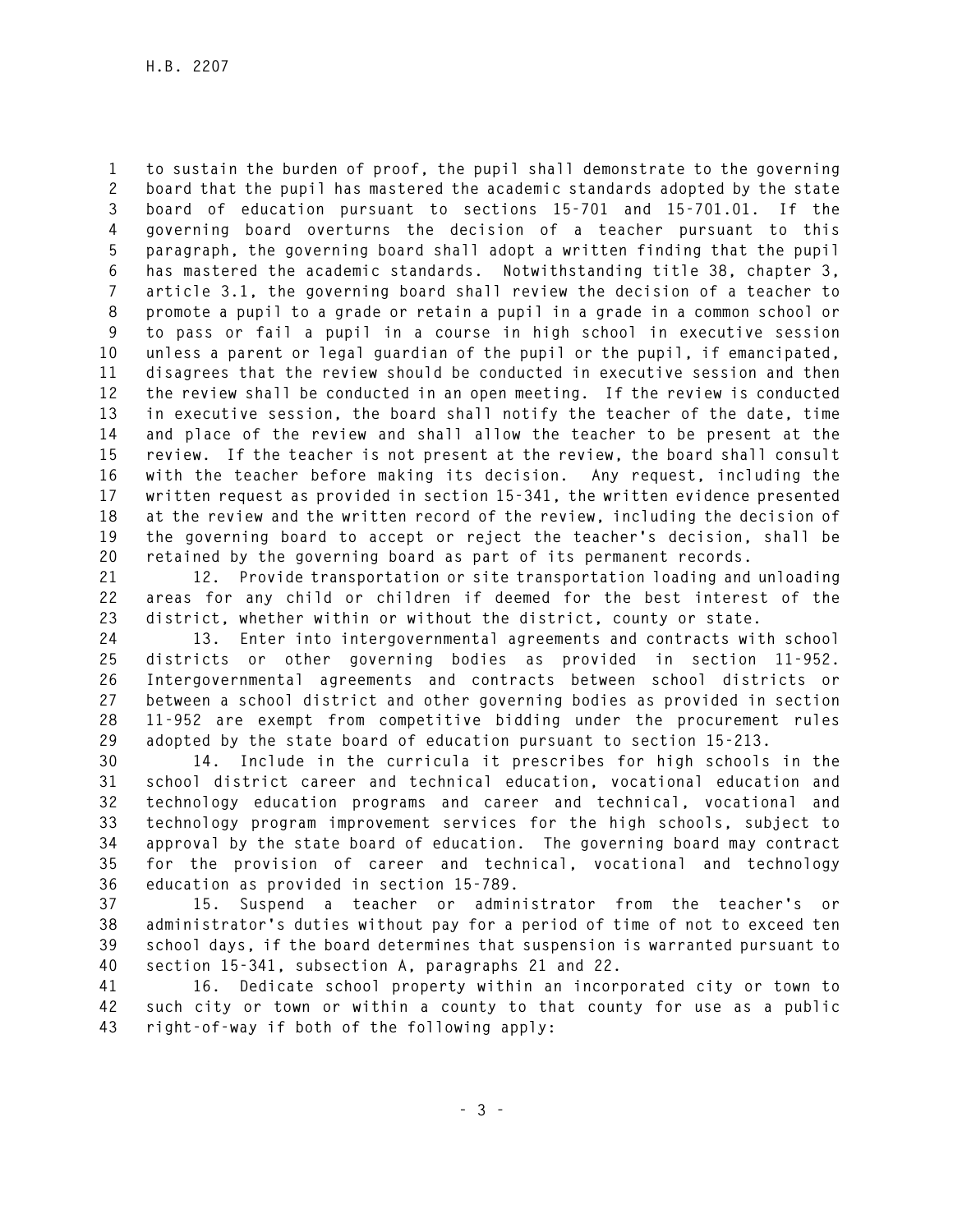**1 (a) Pursuant to an ordinance adopted by such city, town or county, 2 there will be conferred upon the school district privileges and benefits that 3 may include benefits related to zoning.** 

**4 (b) The dedication will not affect the normal operation of any school 5 within the district.** 

**6 17. Enter into option agreements for the purchase of school sites.** 

**7 18. Donate surplus or outdated learning materials, educational 8 equipment and furnishings to nonprofit community organizations where the 9 governing board determines that the anticipated cost of selling the learning 10 materials, educational equipment or furnishings equals or exceeds the 11 estimated market value of the materials.** 

**12 19. Prescribe policies for the assessment of reasonable fees for 13 students to use district-provided parking facilities. The fees are to be 14 applied by the district solely against costs incurred in operating or 15 securing the parking facilities. MONIES RECEIVED FROM THE ASSESSMENT OF 16 PARKING FEES MAY BE USED FOR ANY LAWFUL EXPENDITURE. Any policy adopted by 17 the governing board pursuant to this paragraph shall include a fee waiver 18 provision in appropriate cases of need or economic hardship.** 

**19 20. Establish alternative educational programs that are consistent with 20 the laws of this state to educate pupils, including pupils who have been 21 reassigned pursuant to section 15-841, subsection E or F.** 

**22 21. Require a period of silence to be observed at the commencement of 23 the first class of the day in the schools. If a governing board chooses to 24 require a period of silence to be observed, the teacher in charge of the room 25 in which the first class is held shall announce that a period of silence not 26 to exceed one minute in duration will be observed for meditation, and during 27 that time no activities shall take place and silence shall be maintained.** 

**28 22. Require students to wear uniforms.** 

**29 23. Exchange unimproved property or improved property, including school 30 sites, where the governing board determines that the improved property is 31 unnecessary for the continued operation of the school district without 32 requesting authorization by a vote of the school district electors if the 33 governing board determines that the exchange is necessary to protect the 34 health, safety or welfare of pupils or when the governing board determines 35 that the exchange is based on sound business principles for either:** 

**36 (a) Unimproved or improved property of equal or greater value.** 

**37 (b) Unimproved property that the owner contracts to improve if the 38 value of the property ultimately received by the school district is of equal 39 or greater value.** 

**40 24. For common and high school pupils, assess reasonable fees for 41 optional extracurricular activities and programs conducted when the common or 42 high school is not in session, except that no fees shall be charged for 43 pupils' access to or use of computers or related materials. For high school 44 pupils, the governing board may assess reasonable fees for fine arts and 45 vocational education courses and for optional services, equipment and**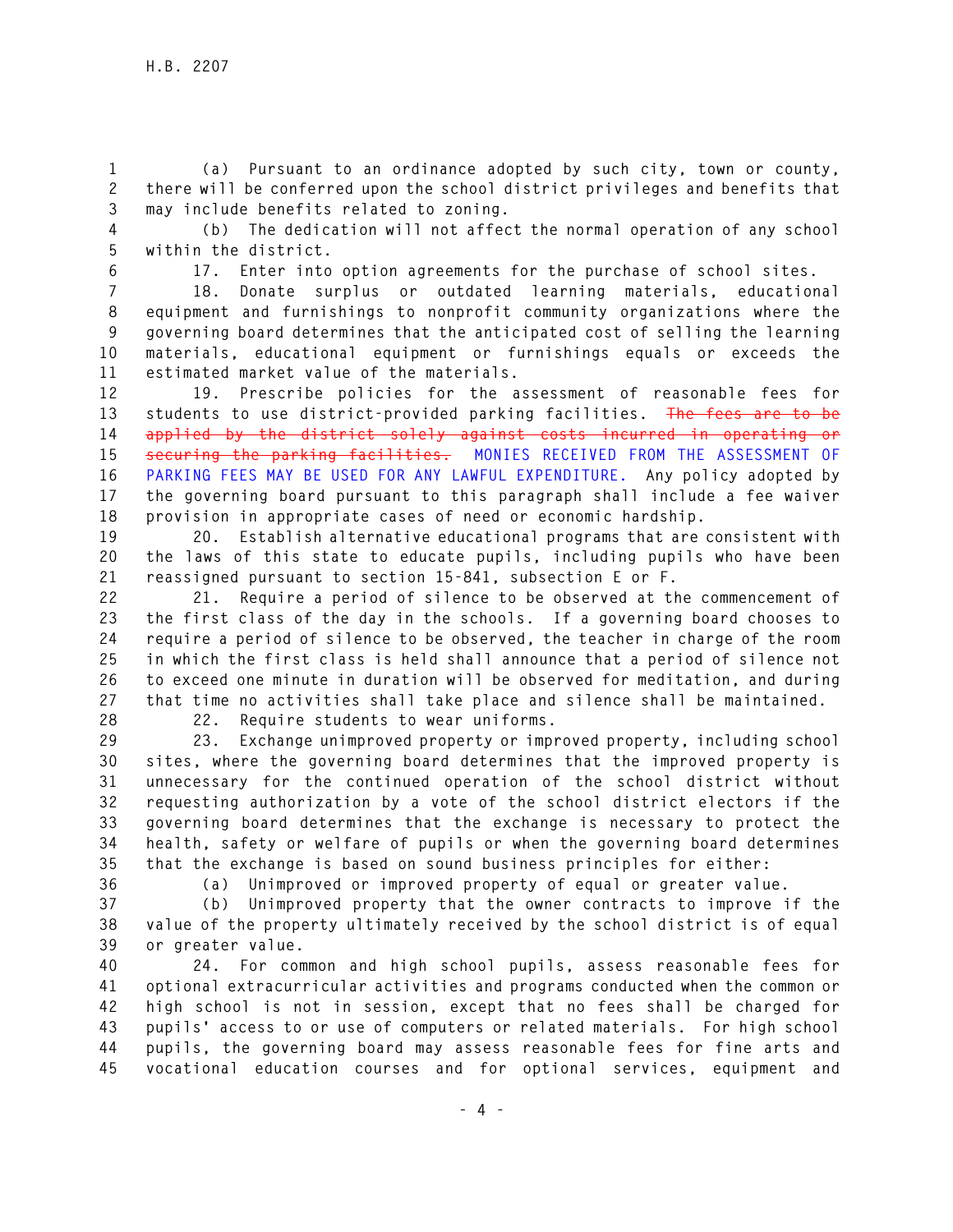**1 materials offered to the pupils beyond those required to successfully 2 complete the basic requirements of any other course, except that no fees 3 shall be charged for pupils' access to or use of computers or related 4 materials. Fees assessed pursuant to this paragraph shall be adopted at a 5 public meeting after notice has been given to all parents of pupils enrolled 6 at schools in the district and shall not exceed the actual costs of the 7 activities, programs, services, equipment or materials. The governing board 8 shall authorize principals to waive the assessment of all or part of a fee 9 assessed pursuant to this paragraph if it creates an economic hardship for a 10 pupil. For the purposes of this paragraph, "extracurricular activity" means 11 any optional, noncredit, educational or recreational activity that 12 supplements the education program of the school, whether offered before, 13 during or after regular school hours.** 

**14 25. Notwithstanding section 15-341, subsection A, paragraphs 7 and 9, 15 construct school buildings and purchase or lease school sites, without a vote 16 of the school district electors, if the buildings and sites are totally 17 funded from one or more of the following:** 

**18 (a) Monies in the unrestricted capital outlay fund, except that the 19 estimated cost shall not exceed two hundred fifty thousand dollars for a 20 district that utilizes section 15-949.** 

**21 (b) Monies distributed from the school facilities board established by 22 section 15-2001.** 

**23 (c) Monies specifically donated for the purpose of constructing school 24 buildings.** 

**25 This paragraph shall not be construed to eliminate the requirement for an 26 election to raise revenues for a capital outlay override pursuant to section 27 15-481 or a bond election pursuant to section 15-491.** 

**28 26. Conduct a background investigation that includes a fingerprint 29 check conducted pursuant to section 41-1750, subsection G for certificated 30 personnel and personnel who are not paid employees of the school district, as 31 a condition of employment. A school district may release the results of a 32 background check to another school district for employment purposes. The 33 school district may charge the costs of fingerprint checks to its 34 fingerprinted employee, except that the school district may not charge the 35 costs of fingerprint checks for personnel who are not paid employees of the 36 school district.** 

**37 27. Unless otherwise prohibited by law, sell advertising as follows:** 

**38 (a) Advertisements shall be age appropriate and not contain promotion 39 of any substance that is illegal for minors such as alcohol, tobacco and 40 drugs or gambling. Advertisements shall comply with the state sex education 41 policy of abstinence.** 

**42 (b) Advertising approved by the governing board for the exterior of 43 school buses may appear only on the sides of the bus in the following areas:**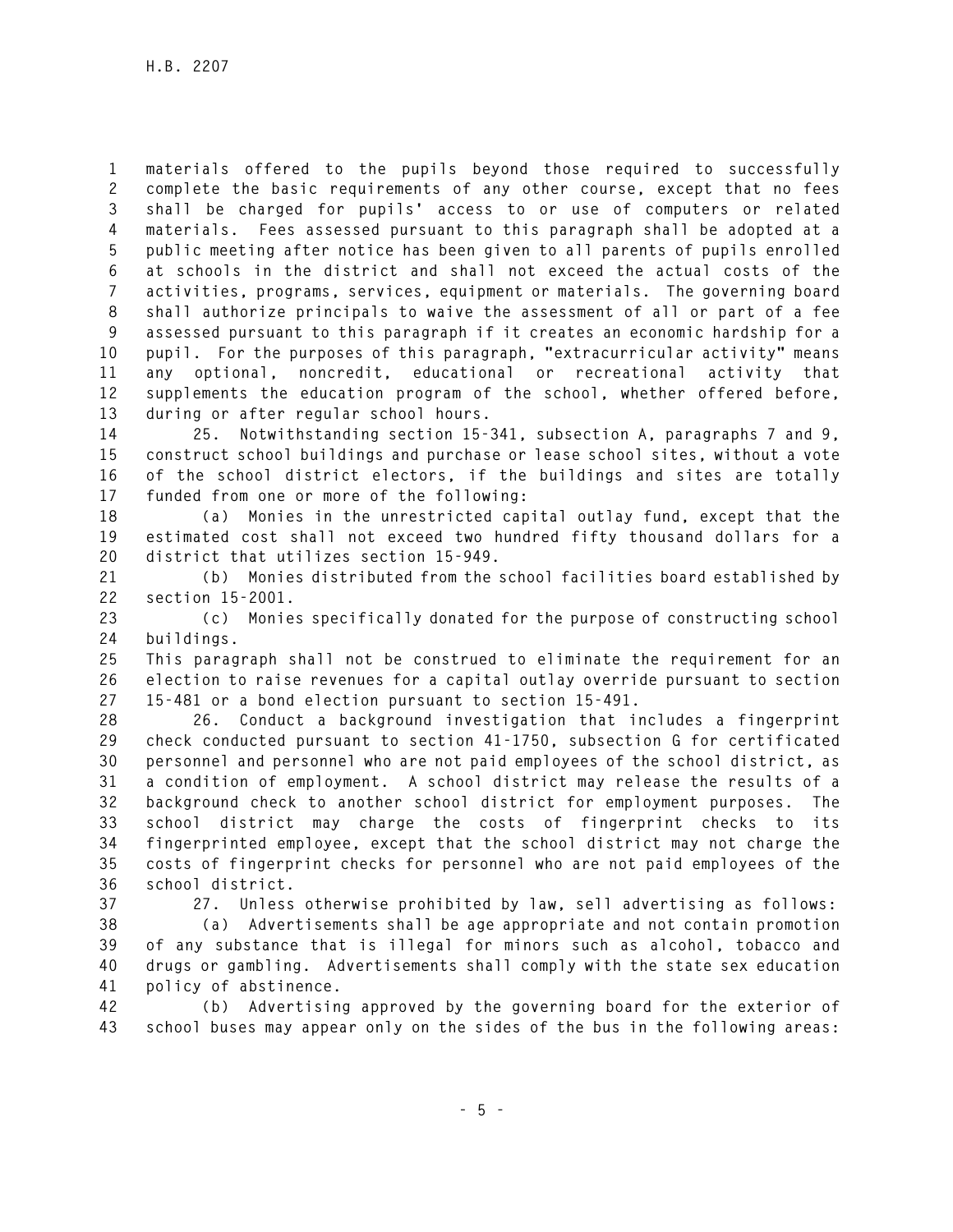**1 (i) The signs shall be below the seat level rub rail and not extend 2 above the bottom of the side windows.** 

- **3 (ii) The signs shall be at least three inches from any required 4 lettering, lamp, wheel well or reflector behind the service door or stop 5 signal arm.**
- 

**6 (iii) The signs shall not extend from the body of the bus so as to 7 allow a handhold or present a danger to pedestrians.** 

**8 (iv) The signs shall not interfere with the operation of any door or 9 window.** 

**10 (v) The signs shall not be placed on any emergency doors.** 

**11 (c) The school district shall establish an advertisement fund that is 12 composed of revenues from the sale of advertising. The monies in an 13 advertisement fund are not subject to reversion.** 

**14 28. Assess reasonable damage deposits to pupils in grades seven through 15 twelve for the use of textbooks, musical instruments, band uniforms or other 16 equipment required for academic courses. The governing board shall adopt 17 policies on any damage deposits assessed pursuant to this paragraph at a 18 public meeting called for this purpose after providing notice to all parents 19 of pupils in grades seven through twelve in the school district. Principals 20 of individual schools within the district may waive the damage deposit 21 requirement for any textbook or other item if the payment of the damage 22 deposit would create an economic hardship for the pupil. The school district 23 shall return the full amount of the damage deposit for any textbook or other 24 item if the pupil returns the textbook or other item in reasonably good 25 condition within the time period prescribed by the governing board. For the 26 purposes of this paragraph, "in reasonably good condition" means the textbook 27 or other item is in the same or a similar condition as it was when the pupil 28 received it, plus ordinary wear and tear.** 

**29 29. Notwithstanding section 15-1105, expend surplus monies in the civic 30 center school fund for maintenance and operations or unrestricted capital 31 outlay, if sufficient monies are available in the fund after meeting the 32 needs of programs established pursuant to section 15-1105.** 

**33 30. Notwithstanding section 15-1143, expend surplus monies in the 34 community school program fund for maintenance and operations or unrestricted 35 capital outlay, if sufficient monies are available in the fund after meeting 36 the needs of programs established pursuant to section 15-1142.** 

**37 31. Adopt guidelines for standardization of the format of the school 38 report cards required by section 15-746 for schools within the district.** 

**39 32. Adopt policies that require parental notification when a law 40 enforcement officer interviews a pupil on school grounds. Policies adopted 41 pursuant to this paragraph shall not impede a peace officer from the 42 performance of the peace officer's duties. If the school district governing 43 board adopts a policy that requires parental notification:**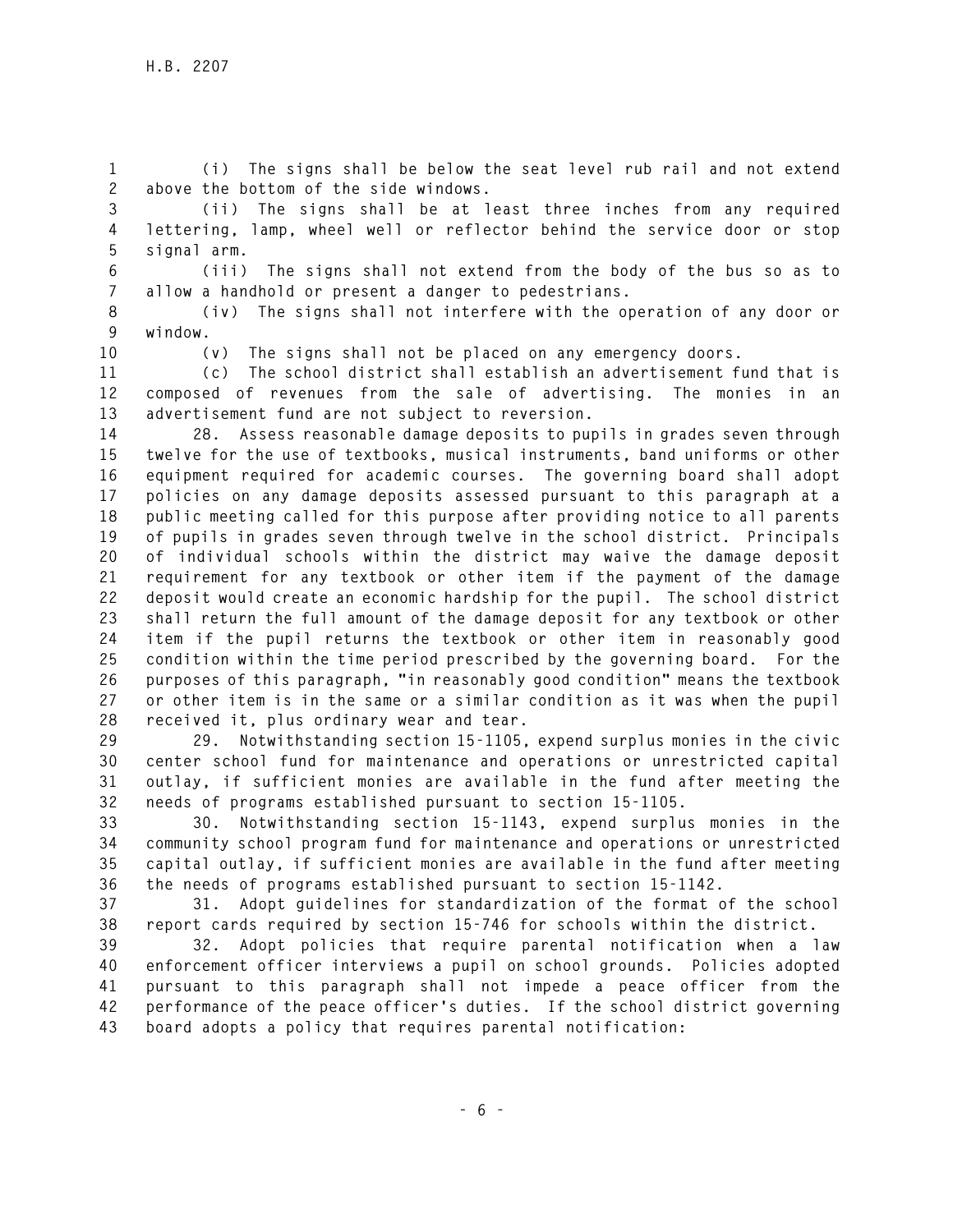**1 (a) The policy may provide reasonable exceptions to the parental 2 notification requirement.** 

**3 (b) The policy shall set forth whether and under what circumstances a 4 parent may be present when a law enforcement officer interviews the pupil, 5 including reasonable exceptions to the circumstances under which a parent may 6 be present when a law enforcement officer interviews the pupil, and shall 7 specify a reasonable maximum time after a parent is notified that an 8 interview of a pupil by a law enforcement officer may be delayed to allow the 9 parent to be present.** 

**10 33. Enter into voluntary partnerships with any party to finance with 11 funds other than school district funds and cooperatively design school 12 facilities that comply with the adequacy standards prescribed in section 13 15-2011 and the square footage per pupil requirements pursuant to section 14 15-2041, subsection D, paragraph 3, subdivision (b). The design plans and 15 location of any such school facility shall be submitted to the school 16 facilities board for approval pursuant to section 15-2041, subsection 0. If 17 the school facilities board approves the design plans and location of any 18 such school facility, the party in partnership with the school district may 19 cause to be constructed and the district may begin operating the school 20 facility before monies are distributed from the school facilities board 21 pursuant to section 15-2041. Monies distributed from the new school 22 facilities fund to a school district in a partnership with another party to 23 finance and design the school facility shall be paid to the school district 24 pursuant to section 15-2041. The school district shall reimburse the party 25 in partnership with the school district from the monies paid to the school 26 district pursuant to section 15-2041, in accordance with the voluntary 27 partnership agreement. Before the school facilities board distributes any 28 monies pursuant to this subsection, the school district shall demonstrate to 29 the school facilities board that the facilities to be funded pursuant to 30 section 15-2041, subsection O meet the minimum adequacy standards prescribed 31 in section 15-2011. If the cost to construct the school facility exceeds the 32 amount that the school district receives from the new school facilities fund, 33 the partnership agreement between the school district and the other party 34 shall specify that, except as otherwise provided by the other party, any such 35 excess costs shall be the responsibility of the school district. The school 36 district governing board shall adopt a resolution in a public meeting that an 37 analysis has been conducted on the prospective effects of the decision to 38 operate a new school with existing monies from the school district's 39 maintenance and operations budget and how this decision may affect other 40 schools in the school district. If a school district acquires land by 41 donation at an appropriate school site approved by the school facilities 42 board and a school facility is financed and built on the land pursuant to 43 this paragraph, the school facilities board shall distribute an amount equal 44 to twenty per cent PERCENT of the fair market value of the land that can be 45 used for academic purposes. The school district shall place the monies in**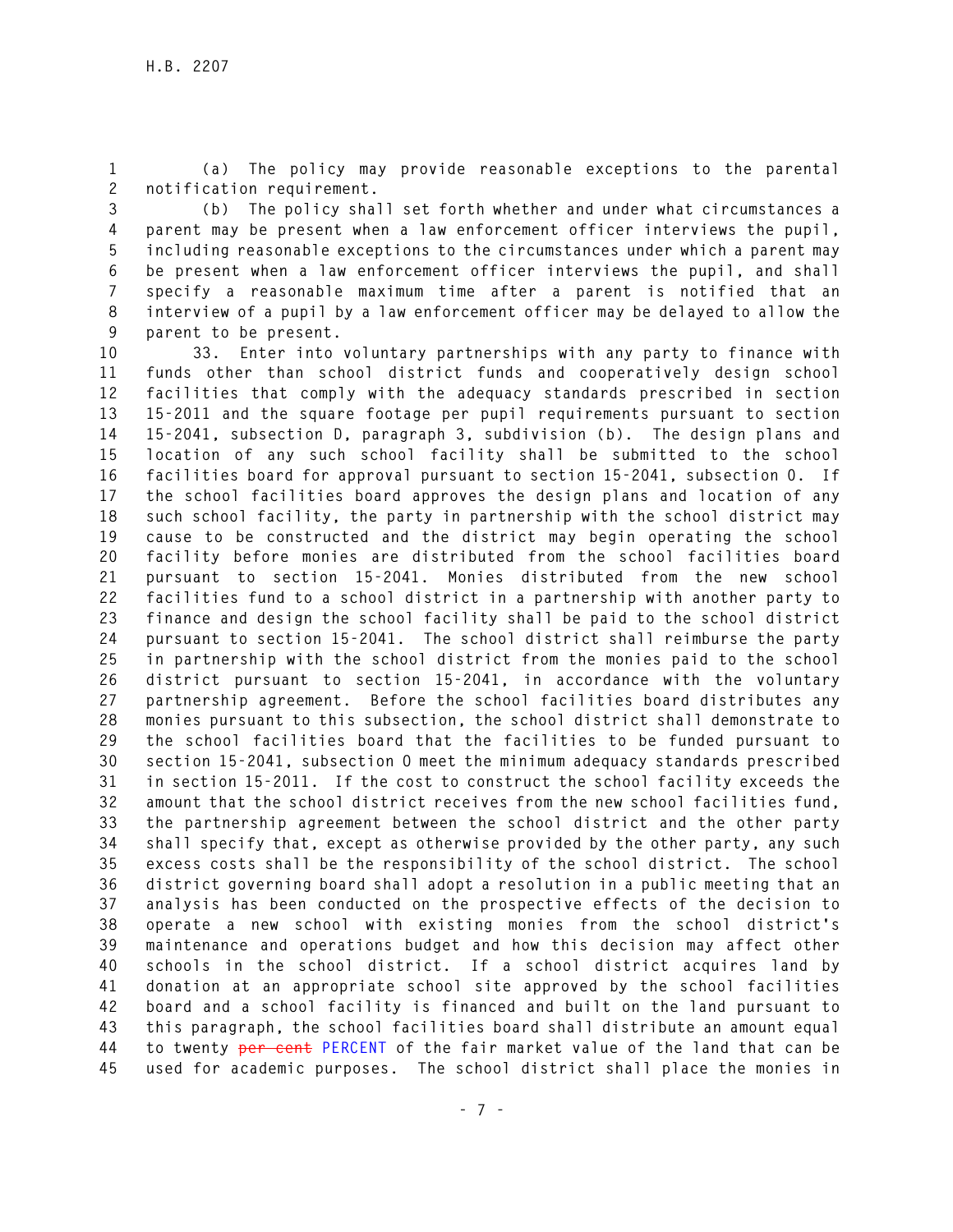**1 the unrestricted capital outlay fund and increase the unrestricted capital 2 budget limit by the amount of the monies placed in the fund. Monies 3 distributed under this paragraph shall be distributed from the new school 4 facilities fund pursuant to section 15-2041. If a school district acquires 5 land by donation at an appropriate school site approved by the school 6 facilities board and a school facility is financed and built on the land 7 pursuant to this paragraph, the school district shall not receive monies from 8 the school facilities board for the donation of real property pursuant to 9 section 15-2041, subsection F. It is unlawful for:** 

**10 (a) A county, city or town to require as a condition of any land use 11 approval that a landowner or landowners that entered into a partnership 12 pursuant to this paragraph provide any contribution, donation or gift, other 13 than a site donation, to a school district. This subdivision only applies to 14 the property in the voluntary partnership agreement pursuant to this 15 paragraph.** 

**16 (b) A county, city or town to require as a condition of any land use 17 approval that the landowner or landowners located within the geographic 18 boundaries of the school subject to the voluntary partnership pursuant to 19 this paragraph provide any donation or gift to the school district except as 20 provided in the voluntary partnership agreement pursuant to this paragraph.** 

**21 (c) A community facilities district established pursuant to title 48, 22 chapter 4, article 6 to be used for reimbursement of financing the 23 construction of a school pursuant to this paragraph.** 

**24 (d) A school district to enter into an agreement pursuant to this 25 paragraph with any party other than a master planned community party. Any 26 land area consisting of at least three hundred twenty acres that is the 27 subject of a development agreement with a county, city or town entered into 28 pursuant to section 9-500.05 or 11-1101 shall be deemed to be a master 29 planned community. For the purposes of this subdivision, "master planned 30 community" means a land area consisting of at least three hundred twenty 31 acres, which may be noncontiguous, that is the subject of a zoning ordinance 32 approved by the governing body of the county, city or town in which the land 33 is located that establishes the use of the land area as a planned area 34 development or district, planned community development or district, planned 35 unit development or district or other land use category or district that is 36 recognized in the local ordinance of such county, city or town and that 37 specifies the use of such land is for a master planned development.** 

**38 34. Enter into an intergovernmental agreement with a presiding judge of 39 the juvenile court to implement a law-related education program as defined in 40 section 15-154. The presiding judge of the juvenile court may assign 41 juvenile probation officers to participate in a law-related education program 42 in any school district in the county. The cost of juvenile probation 43 officers who participate in the program implemented pursuant to this 44 paragraph shall be funded by the school district.**